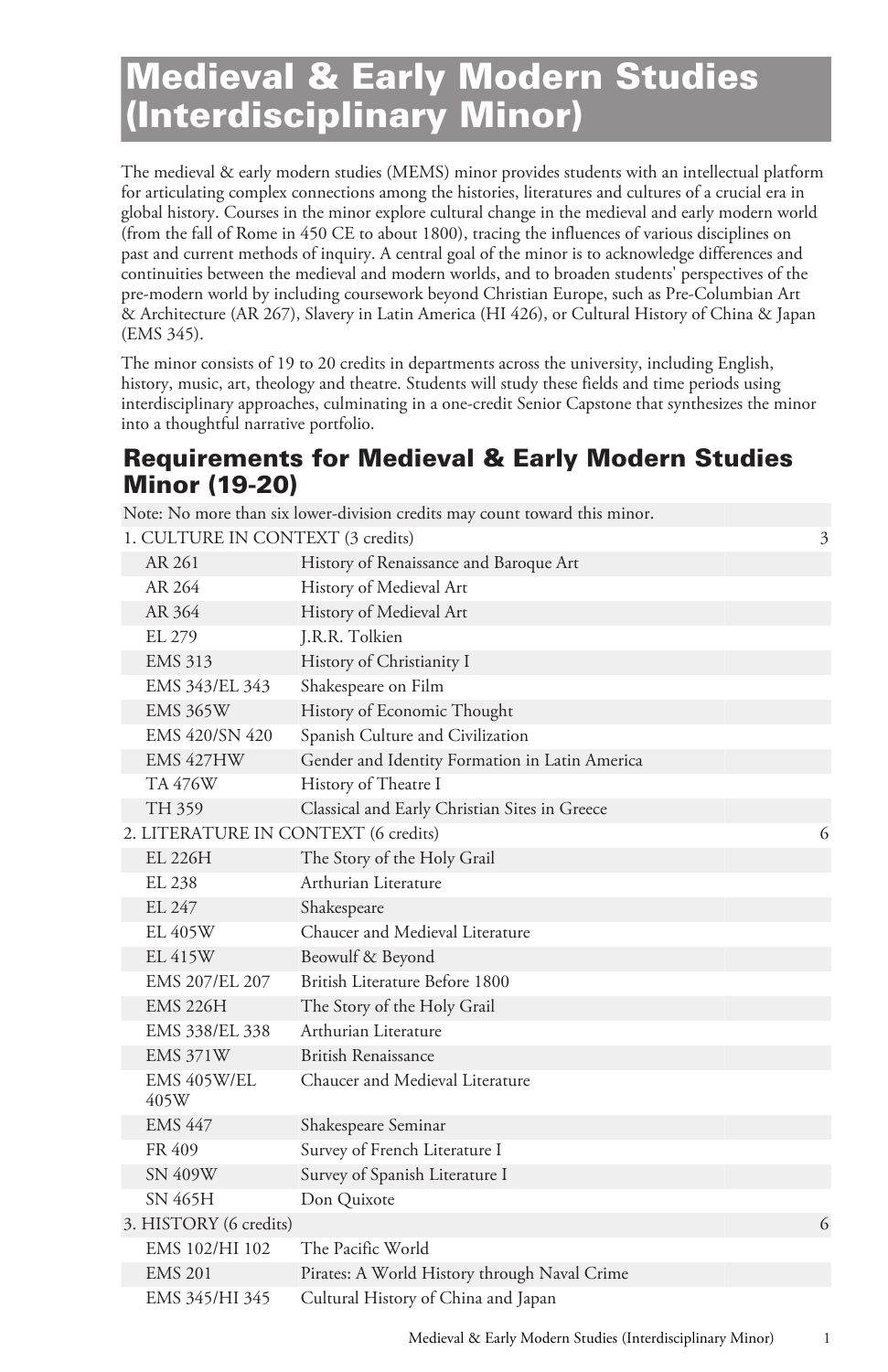| EMS 364/HI 364             | Medieval Russia: Mongols and Madmen                                                                                                                           |       |
|----------------------------|---------------------------------------------------------------------------------------------------------------------------------------------------------------|-------|
| HI 202                     | Roman Empire                                                                                                                                                  |       |
| HI 204                     | The Crusades                                                                                                                                                  |       |
| HI 250                     | History of Buddhism                                                                                                                                           |       |
| HI 328                     | European Myths of Identity                                                                                                                                    |       |
| HI 425W                    | Holy War in Europe                                                                                                                                            |       |
| HI 438W                    | Women in the Early Modern World                                                                                                                               |       |
|                            | 4. ONE MORE COURSE from the lists above, or any course on medieval or early<br>modern studies offered in History, English or other departments. (3-4 credits) | $3-4$ |
|                            | Note: Examples of other courses that could fulfill this requirement if those                                                                                  |       |
| departments approve:       |                                                                                                                                                               |       |
| EMS 261/AR 261             | History of Renaissance and Baroque Art                                                                                                                        |       |
| EMS 264/AR 264             | History of Medieval Art                                                                                                                                       |       |
| EMS 247/EL 247             | Shakespeare                                                                                                                                                   |       |
| EMS 447/EL 447             | Shakespeare Seminar                                                                                                                                           |       |
| EMS 301/MU 301             | Music History I                                                                                                                                               |       |
| <b>EMS 465H/SN</b><br>465H | Don Quixote                                                                                                                                                   |       |
| EMS 450W/SN<br>450W        | Spanish American Narrative & History                                                                                                                          |       |
| $FMS$ $A76W/TA$            | History of Theatre I                                                                                                                                          |       |

| $LIVIO$ $\pm$ / $U$ W $IIA$<br>476W | THStOLY OF THEALLE I                               |  |
|-------------------------------------|----------------------------------------------------|--|
|                                     | 5. SENIOR PORTFOLIO FOR MEMS (1 credit)            |  |
| EMS 497/HI 497/<br>EI.497           | Medieval and Early Modern Studies Senior Portfolio |  |

## Courses

| <b>EMS 102</b>  | The Pacific World (Cross-listed as HI 102)                               | $\overline{3}$          |
|-----------------|--------------------------------------------------------------------------|-------------------------|
| <b>EMS 201</b>  | Pirates: A World History through Naval Crime (Cross-listed<br>as HI 201) | 3                       |
| <b>EMS 207</b>  | British Literature Before 1800 (Cross-listed as EL 207)                  | 3                       |
| <b>EMS 226H</b> | The Story of the Holy Grail (Cross-listed as HU 226H)                    | 3                       |
| <b>EMS 238</b>  | Arthurian Literature (Cross-listed as EL 238 and HI 238)                 | $\overline{\mathbf{3}}$ |
| <b>EMS 247</b>  | Shakespeare (Cross-listed as EL 247)                                     | 3                       |
| <b>EMS 261</b>  | History of Renaissance and Baroque Art (Cross Listed as AR<br>261)       | $\overline{\mathbf{3}}$ |
| <b>EMS 264</b>  | History of Medieval Art (Cross-listed as AR 264)                         | 3                       |
| <b>EMS 301</b>  | Music History I (Cross-listed as MU 301)                                 | 3                       |
| <b>EMS 313</b>  | History of Christianity I (Cross-listed as TH 313)                       | 3                       |
| <b>EMS 338</b>  | Arthurian Literature (Cross-listed as EL 338)                            | $\overline{\mathbf{3}}$ |
| <b>EMS 343</b>  | Shakespeare on Film (Cross-listed as EL 343)                             | 3                       |
| <b>EMS 345</b>  | Cultural History of China and Japan (Cross-listed as HI<br>345)          | 3                       |
| <b>EMS 364</b>  | Medieval Russia: Mongols and Madmen (Cross-listed as HI<br>364)          | 3                       |
| <b>EMS 365W</b> | History of Economic Thought (Cross-listed with EC 365W)                  | 3                       |
| <b>EMS 371W</b> | British Renaissance (Cross-listed as EL 371W)                            | 3                       |
| <b>EMS 405W</b> | Chaucer and Medieval Literature (Cross-listed as EL 405W)                | 3                       |
| <b>EMS 409</b>  | Survey of French Literature I (Cross-listed as FR 409)                   | 3                       |
| <b>EMS 409W</b> | Survey of Spanish Literature I (Cross-listed as FR 409W)                 | 3                       |
| <b>EMS 420</b>  | Spanish Culture and Civilization (Cross-listed as SN 420)                | 3                       |
| <b>EMS 425W</b> | Holy War in Europe (Cross-listed as HI-425W)                             | 3                       |
| <b>EMS 447</b>  | Shakespeare Seminar (Cross-listed as EL 447)                             | 3                       |

2 Medieval & Early Modern Studies (Interdisciplinary Minor)